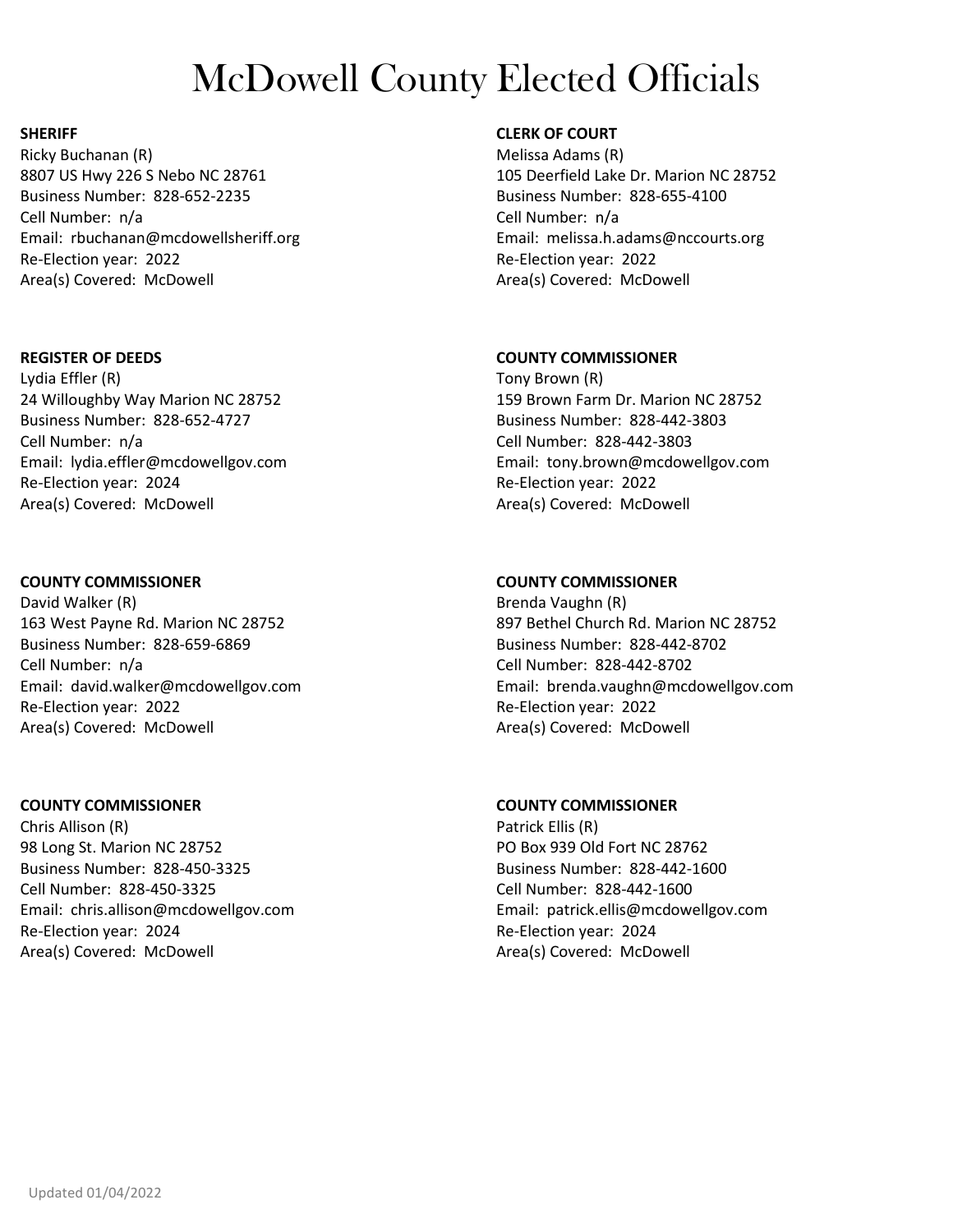### **CITY OF MARION MAYOR**

Steve Little 370 S Garden St. Marion NC 28752 Business Number: 828-652-9299 Cell Number: n/a Email: slittle@marionnc.org Re-Election year: 2025 Area(s) Covered: City of Marion

#### **CITY OF MARION CITY COUNCIL**

Chet Effler 24 Willoughby Way Marion NC 28752 Business Number: Cell Number: 828-442-3181 Email: cheteffler@gmail.com Re-Election year: 2025 Area(s) Covered: City of Marion

#### **CITY OF MARION CITY COUNCIL**

Billy Martin 350 Holly Hill Dr. Marion NC 28752 Business Number: 828-652-5506 Cell Number: n/a Email: bmartin@marionnc.org Re-Election year: 2023 Area(s) Covered: City of Marion

### **TOWN OF OLD FORT MAYOR**

Rickey Hensley 66 West Fort St. Old Fort NC 28762 Business Number: 828-803-4098 Cell Number: n/a Email: mayor@oldfortnc.com Re-Election year: 2025 Area(s) Covered: Town of Old Fort

## **CITY OF MARION MAYOR PRO TEM**

Woody Ayers 24 E Glenview St. Marion NC 28752 Business Number: 828-460-3377 Cell Number: 828-460-3377 Email: wayers@marionnc.org Re-Election year: 2025 Area(s) Covered: City of Marion

### **CITY OF MARION CITY COUNCIL**

Ann Harkey 90 Broad St. Marion NC 28752 Business Number: 828-659-6226 Cell Number: n/a Email: aharkey@marionnc.org Re-Election year: 2025 Area(s) Covered: City of Marion

## **CITY OF MARION CITY COUNCIL**

Don Ramsey 188 Hillcrest Dr. Marion NC 28752 Business Number: 828-659-2248 Cell Number: n/a Email: dramsey@marionnc.org Re-Election year: 2023 Area(s) Covered: City of Marion

### **TOWN OF OLD FORT ALDERMAN**

Vacant Business Number: Cell Number: n/a Email: n/a Re-Election year: 2023 Area(s) Covered: Town of Old Fort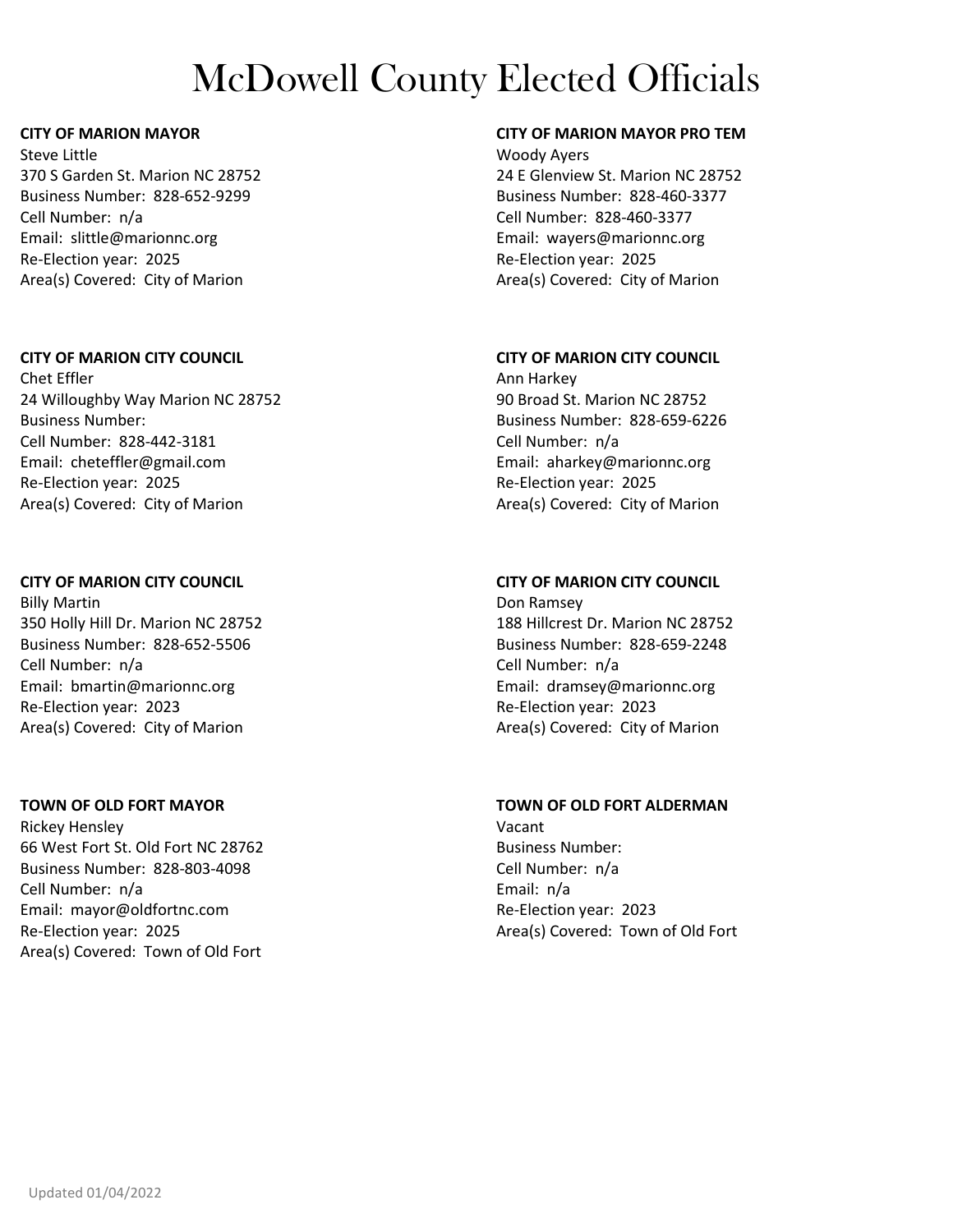#### **TOWN OF OLD FORT ALDERMAN**

Melvin "Shady" Lytle 99 Keaton Rd. Old Fort NC 28762 Business Number: 828-317-1925 Cell Number: n/a Email: chief@oldfortnc.com Re-Election year: 2025 Area(s) Covered: Town of Old Fort

### **TOWN OF OLD FORT ALDERMAN**

Iretha Hancock PO Box 195 Old Fort NC 28762 Business Number: 828-668-7234 Cell Number: 828-442-9003 Email: hancock726@hotmail.com Re-Election year: 2023 Area(s) Covered: Town of Old Fort

## **SOIL & WATER**

Neil Brackett 704 Deacon Dr. Marion NC 28752 Business Number: 828-652-0200 Cell Number: n/a Email: brackettneil83@gmail.com Re-Election year: 2022 Area(s) Covered: McDowell

### **SOIL & WATER**

Beverly Foster 11901 US Hwy 221 N Marion NC 28752 Business Number: 828-756-4178 Cell Number: n/a Email: n/a Re-Election year: 2024 Area(s) Covered: McDowell

# **TOWN OF OLD FORT ALDERMAN**

Jamie Grindstaff PO Box 1265 Old Fort NC 28762 Business Number: 828-668-4401 Cell Number: n/a Email: asst.chief.110@charter.net Re-Election year: 2023 Area(s) Covered: Town of Old Fort

## **TOWN OF OLD FORT ALDERMAN**

Wayne Stafford PO Box 908 Old Fort NC 28762 Business Number: 828-668-7825 Cell Number: n/a Email: waynestaffordsr@gmail.com Re-Election year: 2025 Area(s) Covered: Town of Old Fort

# **SOIL & WATER**

Randy Hollifield 240 Tara Lane Nebo NC 28761 Business Number: 828-442-9638 Cell Number: 828-442-9638 Email: randyhollifield@yahoo.com Re-Election year: 2022 Area(s) Covered: McDowell

### **BOARD OF EDUCATION (MARION DISTRICT)**

Amy Moomaw 537 Rutherford Rd. Marion NC 28752 Business Number: 828-652-4995 Cell Number: 828-925-0062 Email: wamoomaw@charter.net Re-Election year: 2024 Area(s) Covered: McDowell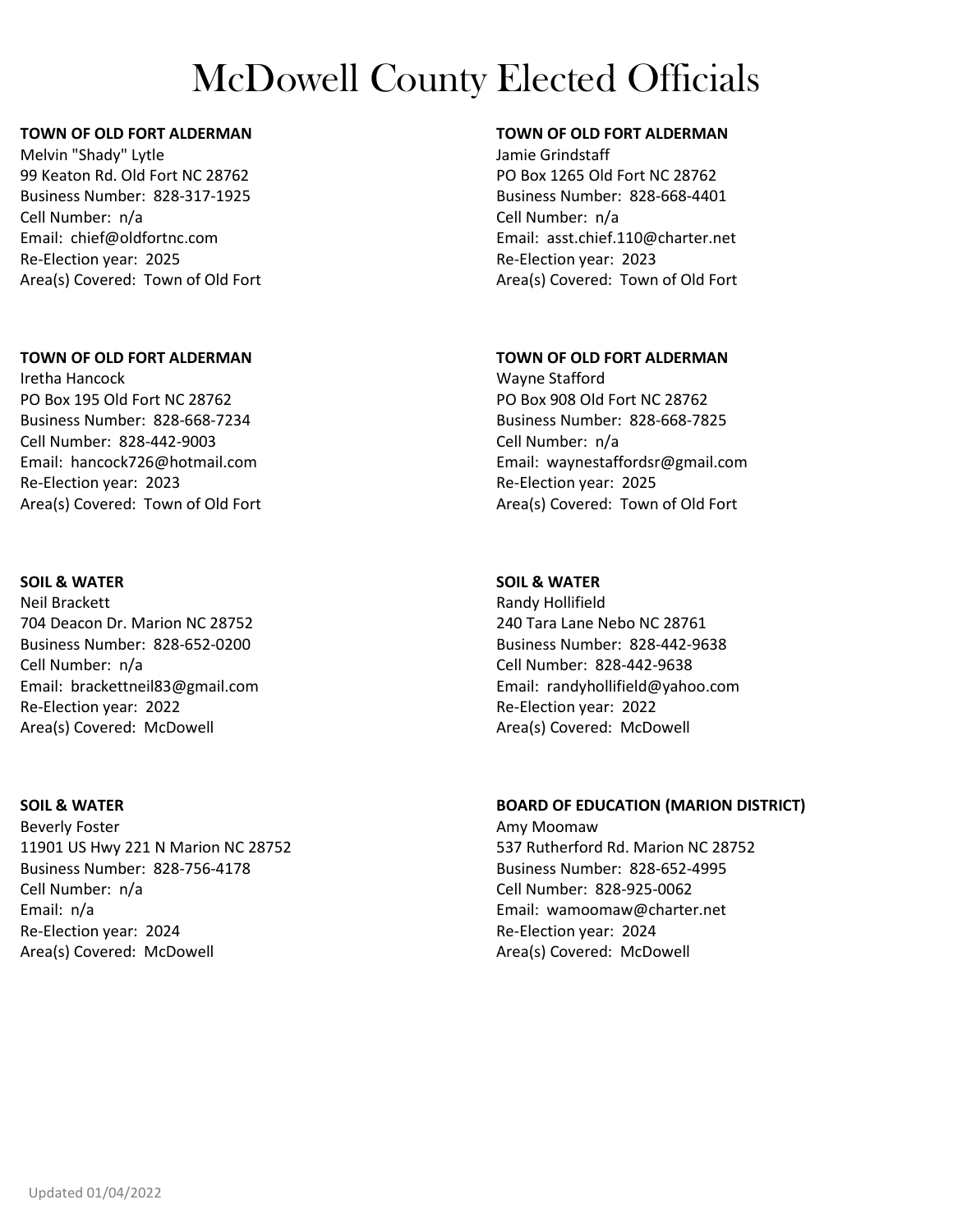## **BOARD OF EDUCATON (MARION DISTRICT)**

Greg Barksdale 19 Woodland Dr. Marion NC 28752 Business Number: 828-442-6180 Cell Number: 828-442-6180 Email: n/a Re-Election year: 2022 Area(s) Covered: McDowell

## **BOARD OF EDUCATION (GLENWOOD DISTRICT)**

Terry Frank 83 Heatherwood Dr. Marion NC 28752 Business Number: 828-738-3258 Cell Number: n/a Email: n/a Re-Election year: 2022 Area(s) Covered: McDowell

## **BOARD OF EDUCATION (NORTH COVE DISTRICT)**

Terry English 19618 US Hwy 221 N Marion NC 28752 Business Number: 828-756-4625 Cell Number: 828-442-3649 Email: englishdairy@charter.net Re-Election year: 2024 Area(s) Covered: McDowell

## **BOARD OF EDUCATION (PLEASANT GARDENS DISTRICT)**

Brian Piercy PO Box 1334 Marion NC 28752 Business Number: 828-778-8967 Cell Number: n/a Email: n/a Re-Election year: 2022 Area(s) Covered: McDowell

## **BOARD OF EDUCATON (MARION DISTRICT)**

Donnie Suttles 250 Montevista Ave. Marion NC 28752 Business Number: 828-559-2220 Cell Number: 828-460-1916 Email: donniesuttles16@gmail.com Re-Election year: 2024 Area(s) Covered: McDowell

## **BOARD OF EDUCATION (NEBO DISTRICT)**

Bob Brackett 590 Deacon Dr. Marion NC 28752 Business Number: 828-442-2542 Cell Number: 828-442-2542 Email: n/a Re-Election year: 2022 Area(s) Covered: McDowell

## **BOARD OF EDUCATION (OLD FORT DISTRICT)**

Beth Silver 1032 Ebenezer Church Rd. Old Fort NC 28762 Business Number: 828-668-4898 Cell Number: 828-442-6878 Email: silvermom88@gmail.com Re-Election year: 2024 Area(s) Covered: McDowell

### **BOARD OF EDUCATION (WEST MARION DISTRICT)**

Michelle Pupoh 105 Randall Rd. Marion NC 28752 Business Number: 828-559-6017 Cell Number: 828-559-6017 Email: michellepupoh@gmail.com Re-Election year: 2024 Area(s) Covered: McDowell